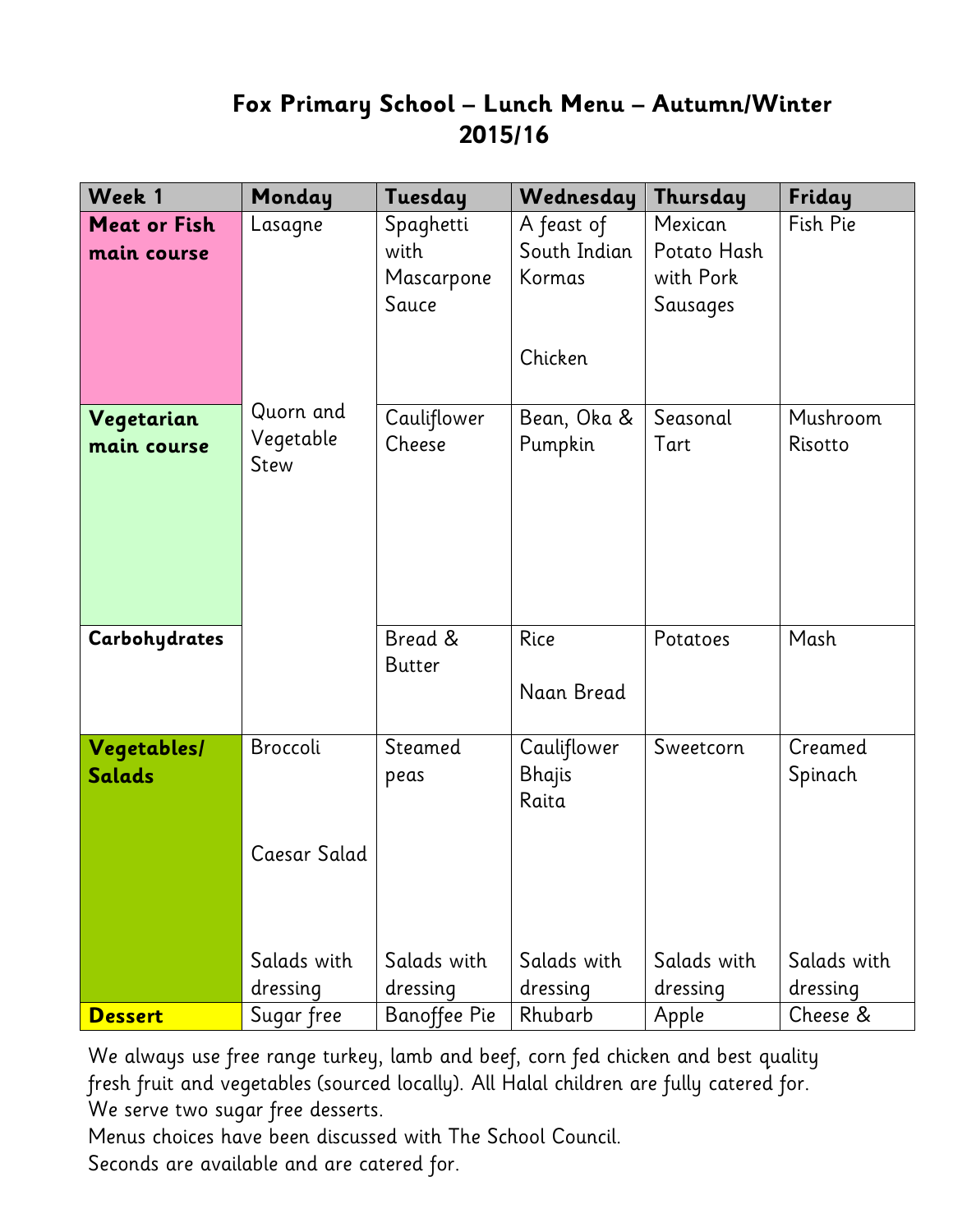| Yoghurt with   & Cream<br>Honey and<br>Mango sauce | Semi Freddo   Crumble | with Custard | Crackers |
|----------------------------------------------------|-----------------------|--------------|----------|
|                                                    |                       |              |          |

We always use free range turkey, lamb and beef, corn fed chicken and best quality fresh fruit and vegetables (sourced locally). All Halal children are fully catered for. We serve two sugar free desserts.

Menus choices have been discussed with The School Council.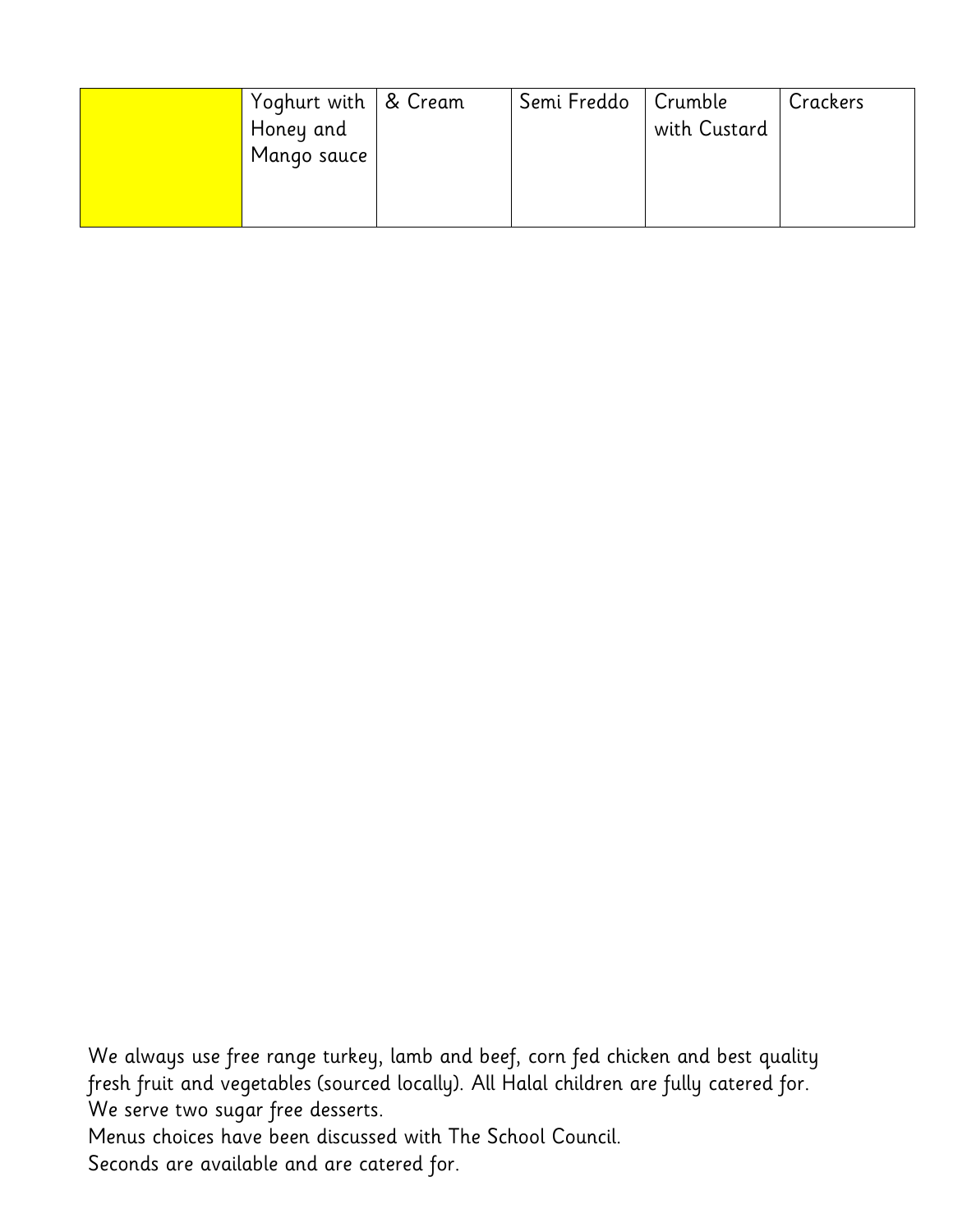## **Fox Primary School – Lunch Menu – Autumn/Winter 2015/16**

| Week 2              | Monday       | Tuesday      | Wednesday     | Thursday      | Friday              |
|---------------------|--------------|--------------|---------------|---------------|---------------------|
| <b>Meat or Fish</b> | Beef stew    | A Feast of   | Roast Chicken | Pasta with    | <b>Fish Fingers</b> |
| main course         |              | Curries      |               | Peppers       |                     |
|                     |              |              |               |               |                     |
|                     |              |              |               |               |                     |
|                     |              |              |               |               |                     |
|                     |              | Lamb         |               |               |                     |
|                     |              |              |               |               |                     |
| Vegetarian          | Pumpkin &    | Lentils      | Ratatouille   | Cauliflower   | Seasonal Tart       |
| main course         | Spinach      |              |               | Cheese        |                     |
|                     | Stew         |              |               |               |                     |
|                     |              |              |               |               |                     |
|                     |              |              |               |               |                     |
|                     |              |              |               |               |                     |
|                     |              |              |               |               |                     |
| Carbohydrates       | Mashed       | Bombay       | Roast         | Bread &       | Chips               |
|                     | Potatoes     | Potatoes     | Potatoes      | <b>Butter</b> |                     |
|                     |              |              |               |               |                     |
|                     |              | Steamed      |               |               |                     |
|                     |              | Rice         |               |               |                     |
|                     |              | Naan Bread   |               |               |                     |
| Vegetables/         | Creamed      | Caesar salad | Steamed       | Broccoli      | <b>Baked Beans</b>  |
| <b>Salads</b>       | Leeks &      |              | carrots       |               |                     |
|                     | Peas         | Raita        |               |               |                     |
|                     |              |              |               |               |                     |
|                     |              |              |               |               |                     |
|                     | Salads with  | Salads with  | Salads with   | Salads with   | Salads with         |
|                     | dressing     | dressing     | dressing      | dressing      | dressing            |
| <b>Dessert</b>      | Apple cake   | Rhubarb      | Banana Cake   | Banoffee      | Chocolate           |
|                     | with Custard | Semi Freddo  | with Toffee   | Pie with      | Fudge Cake          |

We always use free range turkey, lamb and beef, corn fed chicken and best quality fresh fruit and vegetables (sourced locally). All Halal children are fully catered for. We serve two sugar free desserts.

Menus choices have been discussed with The School Council.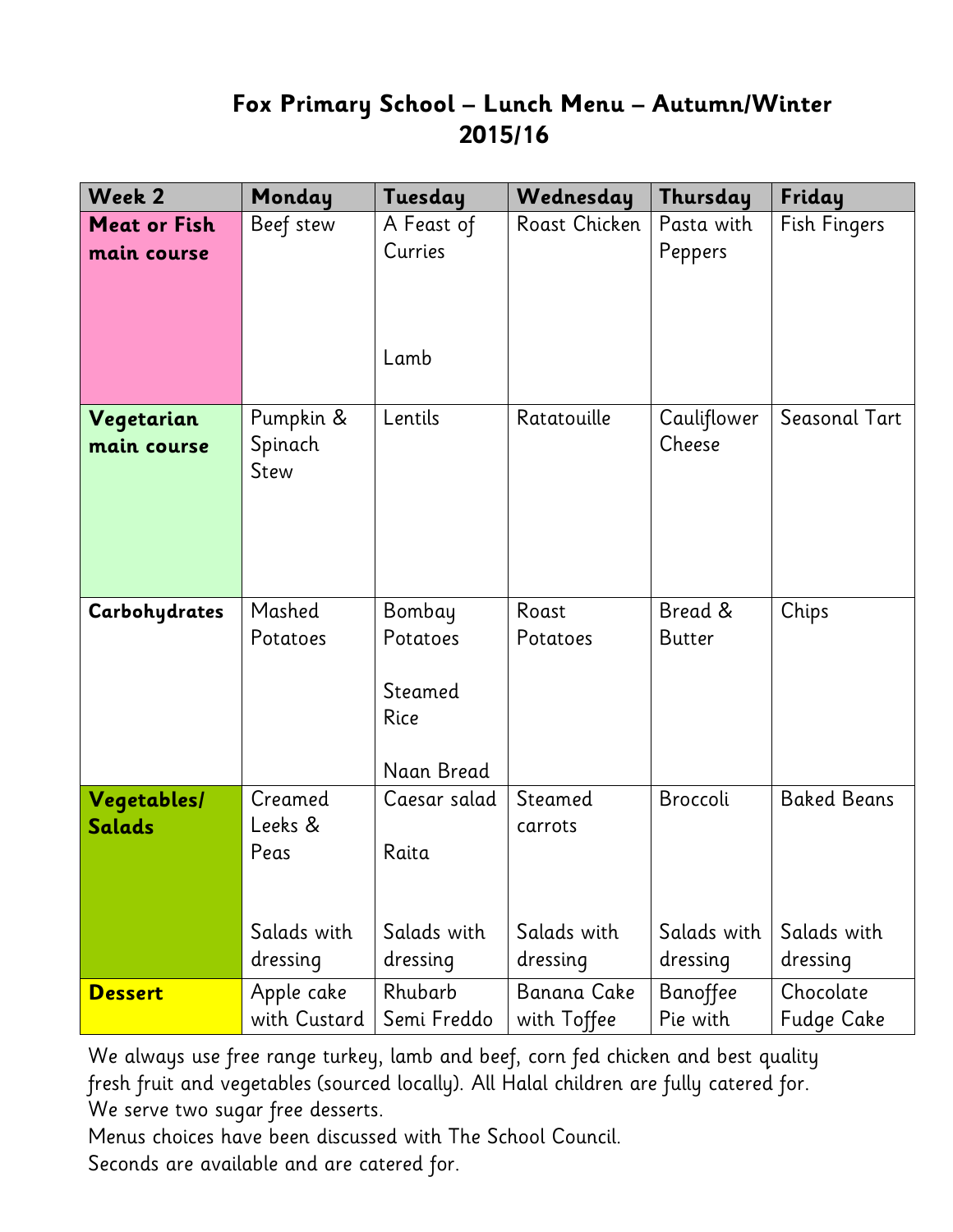|  | Sauce | Cream |  |
|--|-------|-------|--|
|  |       |       |  |
|  |       |       |  |

We always use free range turkey, lamb and beef, corn fed chicken and best quality fresh fruit and vegetables (sourced locally). All Halal children are fully catered for. We serve two sugar free desserts.

Menus choices have been discussed with The School Council.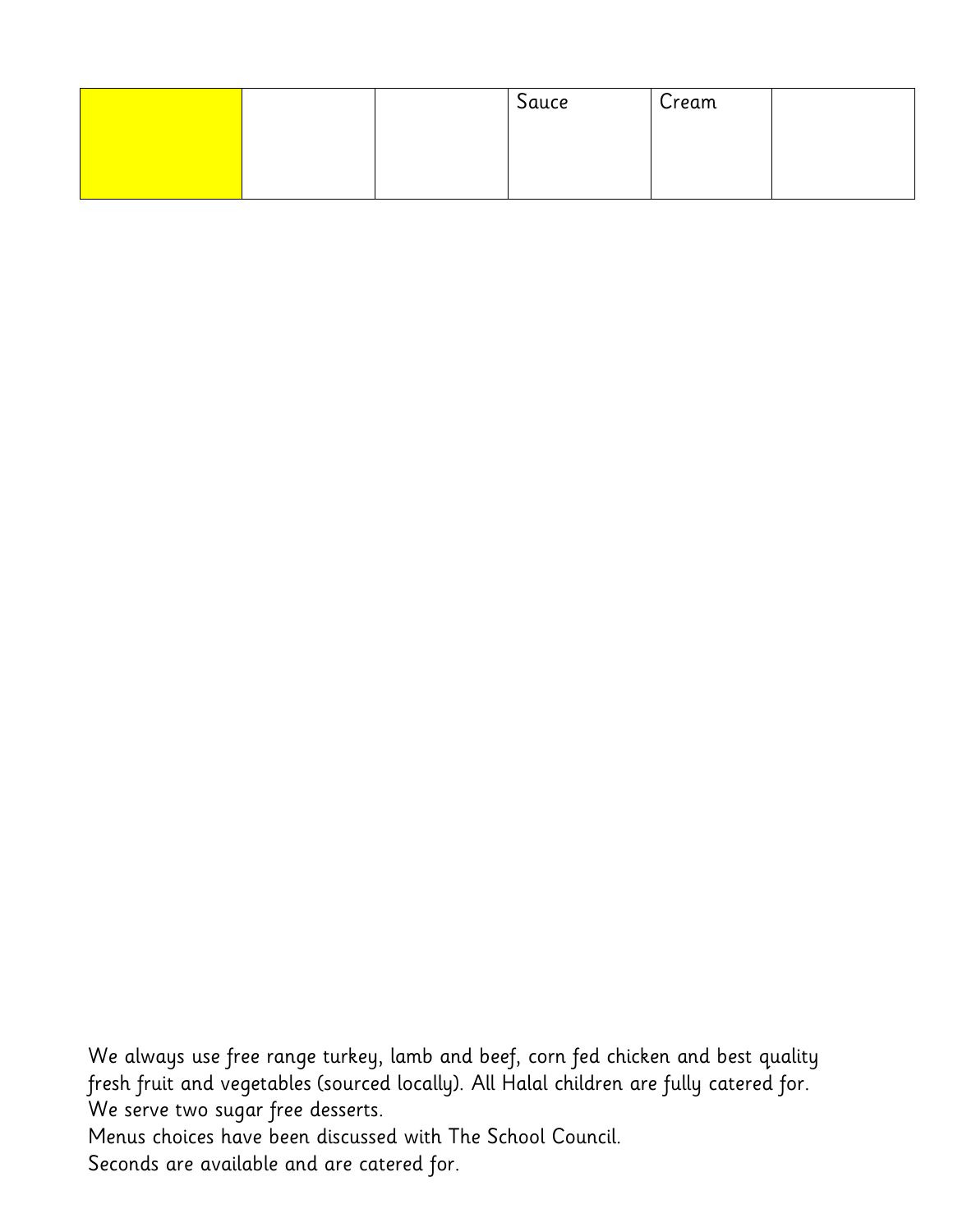## **Fox Primary School – Lunch Menu – Autumn/Winter 2015/16**

| Week 3                             | Monday                 | Tuesday           | Wednesday           | Thursday        | Friday                  |
|------------------------------------|------------------------|-------------------|---------------------|-----------------|-------------------------|
| <b>Meat or Fish</b><br>main course | Spaghetti<br>with Meat | South<br>American | Sausages            | Jerk<br>Chicken | Baked<br>Salmon with    |
|                                    | <b>Balls</b>           | Rice & Beans      |                     |                 | <b>Tartare Sauce</b>    |
|                                    |                        | with              |                     |                 |                         |
|                                    |                        | scrambled         |                     |                 |                         |
|                                    |                        | Eggs              |                     |                 |                         |
| Vegetarian                         | Sweet                  |                   | Veggie              | Bean &          | Seasonal                |
| main course                        | Onion and              |                   | Sausages            | Oka Curry       | Quiche                  |
|                                    | Feta Tart              |                   |                     |                 |                         |
|                                    |                        |                   |                     |                 |                         |
|                                    |                        |                   |                     |                 |                         |
|                                    |                        |                   |                     |                 |                         |
|                                    |                        |                   |                     |                 |                         |
| Carbohydrates                      | Cauliflower            | Pitta Bread       | Mash                | Rice & Peas     | Crushed/                |
|                                    | <b>Bhajis</b>          |                   |                     |                 | Roasted New<br>Potatoes |
|                                    |                        |                   |                     |                 |                         |
| Vegetables                         | Broccoli               | Creamed           | Steamed             | Fried           | Sweet corn              |
| <b>Salads</b>                      |                        | Mushrooms         | Carrots             | Plantain        |                         |
|                                    |                        | Avocado           |                     |                 |                         |
|                                    |                        | Salsa             |                     |                 | Salads with             |
|                                    |                        |                   |                     |                 | dressing                |
|                                    | Salads with            | Salads with       | Salads with         | Salads with     |                         |
|                                    | dressing               | dressing          | dressing            | dressing        |                         |
| <b>Dessert</b>                     | Sugar free             | Apple Bread       | <b>Banoffee Pie</b> | Fruit cake      | Cheese &                |
|                                    | Yoghurt                | Pudding with      | with Cream          | with            | Crackers                |

We always use free range turkey, lamb and beef, corn fed chicken and best quality fresh fruit and vegetables (sourced locally). All Halal children are fully catered for. We serve two sugar free desserts.

Menus choices have been discussed with The School Council.